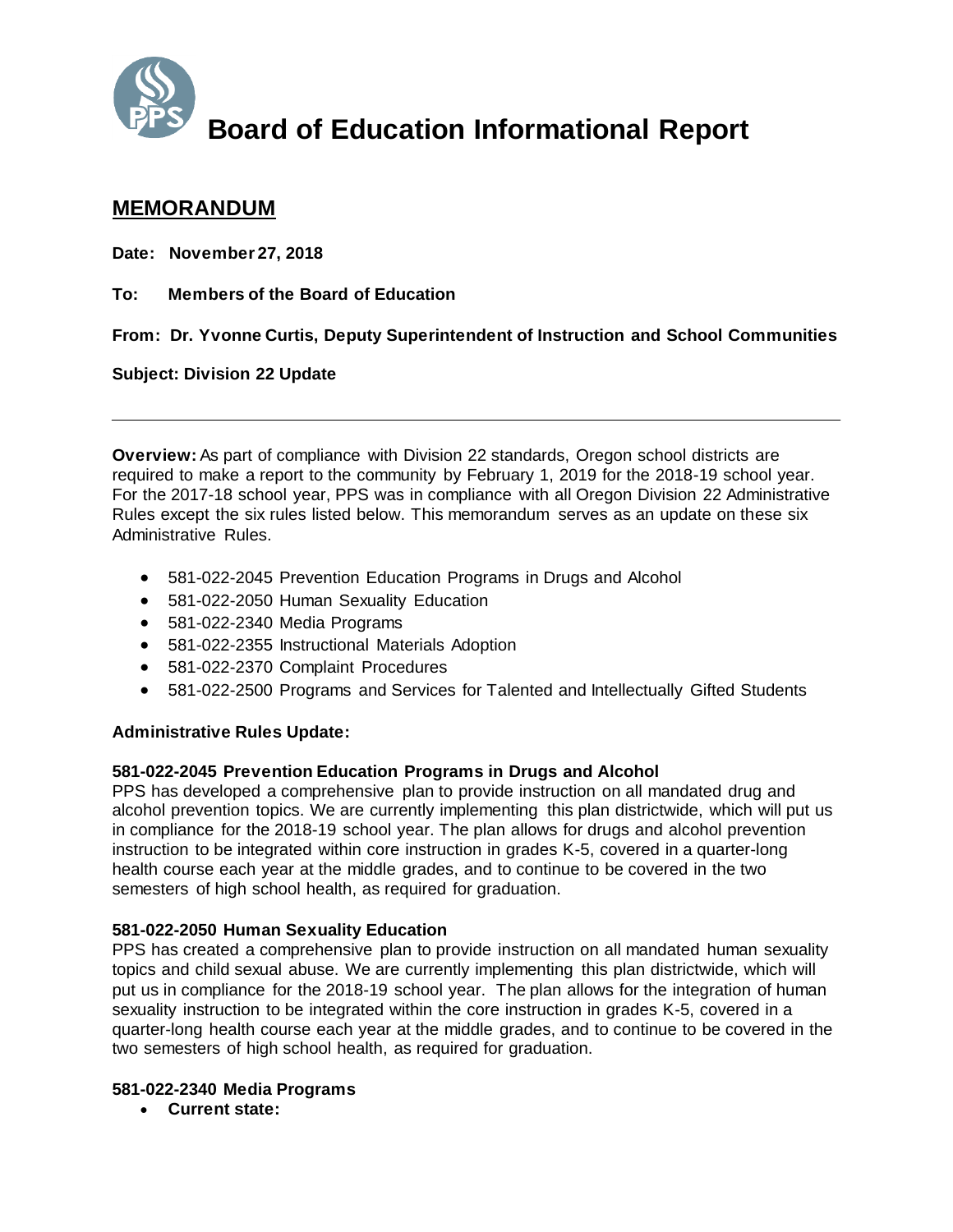The district has directed schools to keep libraries open full time. K-5, K-8 and 6-8 schools are allocated a half-time certified media specialist and half-time library assistant. Schools that are 80% or more historically underserved are allocated a full-time media specialist. High Schools are allocated a full-time media specialist. Some schools add additional funding to increase their media specialist and/or library assistant to full-time.

#### **Work currently underway towards compliance:**

Develop a process for managing allocated library resources centrally As a part of the Office of Teaching and Learning (OTL) strategic planning process, the Humanities department will develop an integrated service delivery plan for library services that will ensure comprehensive, equitable library programing in all of our schools. Additionally, this plan will recommend teacher-librarians administer library services that are part of a comprehensive literacy system. The library standards will be integrated into our Guaranteed and Viable Curriculum (GVC), our standards based curriculum. This plan will provide for OTL to guide the development of a standardized approach to library services across all of our schools.

### **Specific project goals for compliance:**

Align Oregon's School Library Standards and the associated K-14 learning goals with Common Core State Standards (CCSS) and our GVC framework

- $\circ$  Provide monthly opportunities for librarians to map a scope and sequence for library instruction, technology integration, and STEAM support
- $\circ$  Articulate a staffing model that provides equitable library services for students in buildings with respect to size, level, and demographics
- o Update librarian job descriptions to reflect teaching and learning expectations
- o Continue developing collection guidelines to augment current collections

#### **581-022-2355 Instructional Materials Adoption**

- We are out of sequence in materials adoptions for math, science, health, and PE. We are currently working to develop a guaranteed and viable curriculum. By June 2019, the scope and sequence for every content area and grade level except PE will be complete. The resources necessary to continue moving forward on instructional materials adoptions be highlighted during the budget process.
- We will develop the PE scope and sequence for PE when we have fully implemented the instructional minutes from HB 3141 and SB4. Our current PE adoption is SPARK PE for grades K-8, which is approved by ODE.
- Secondary ESL adoptions are current and in compliance. PPS adopted National Geographic Edge for grades 9-12 grade and National Geographic Inside for grades 6-8. The two adopted resource materials are produced in accordance with the National Instructional Materials Accessibility Standards (NIMAS). The adoption process included input from various stakeholders. Both secondary adoptions are accompanied by NEWSELA. The first year of implementation was in the 2016-17 school year.
- Elementary adoptions are not in compliance. PPS adopted Avenues for ESL in 2004 for grades K-5. Due to budget restrictions, PPS was granted an adoption waiver in 2014. We are requesting another extension this school year. In the summer after our Instructional Framework and Scope and Sequence is complete in each content area, we will determine whether to submit a K-5 independent adoption or move towards a State approved adoption. Our K-5 adoption decisions are highly dependent on this work. Currently, K-5 utilizes Content Based ELD materials for instruction.

#### **581-022-2370 Complaint Procedures**

 Changes to OAR 581-022-2370 promulgated in the summer of 2017 and effective 1/1/2018 include one outstanding item that required PPS to update 4.50.031-AD